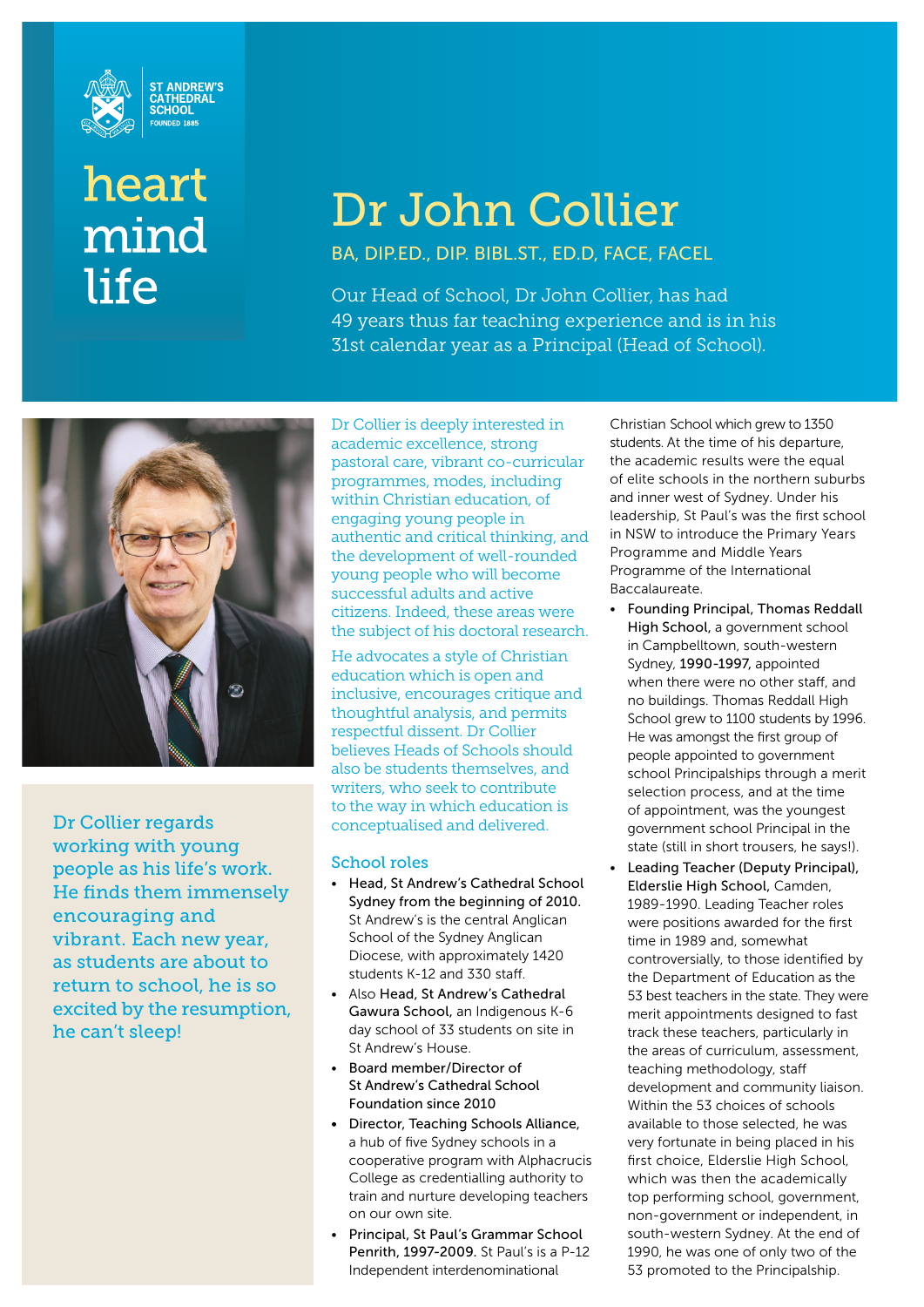#### Beyond school roles

• Chair, AHISA (NSW/ACT) from 2011 - 2013.

 AHISA (Association of Heads of Independent Schools of Australia) is the peak body for Heads in the sector. In addition to advocacy and consultation with statutory bodies and politicians, leadership of this 120 school member group has included induction of new members to the Association (and often to Principalship itself), Chairing of meetings, leadership of the Branch Executive, and troubleshooting and pastoral advice for Principals.

 As Chair at a time of political discussion over the Gonski reforms, involved in meetings with the Prime Minister, Premier and State and Federal Ministers for Education.

 Also initiated a Coalition with successive Presidents of NSW State Secondary Principals' Council to lobby politicians, ACARA (Australian Curriculum, Assessment and Reporting Authority) and the NSW Board of Studies on, respectively, funding for all sectors, and curriculum matters.

- Chair, AHISA (NSW/ACT) Academic Committee 2004-2011, dealing with the BOS and ACARA on all matters of curriculum and assessment, including Chairing termly meetings with the President and Chief Executive of the NSW Board of Studies (now NESA).
- Member of AHISA National Board 2011-2013, governing the association of 430 independent schools in Australia.
- Solo Representative of AHISA at the ICP (International Confederation of Principals) Board meeting in Cairns, 2013, attempting to manage professional development and networking for Principals across the globe.
- Member (Observer status) of the Board of the Association of Independent Schools (AIS) NSW, 2011-2013 serving as a board of governance for provision of services to the independent sector, including curriculum, financial, legal and industrial advice.
- Member of AIS Committees: Election Strategy; Professional Development; Employment Relations; and Great Teaching Inspired Learning; former member of AIS Languages Committee.
- AIS and AHISA Mentor for emerging leaders (those aspiring to Principalship) in schools.
- Chair 2017-2020 and Vice Chairman Independent Sporting Association (ISA), 2006-2007, 2010-2015, which, along with GPS, CAS and AHIGS constitutes the Saturday Sport associations in the independent sector. The role of Chairman is part of the Executive on a Board of Directors of this 19 member Association.
- Chair of IB (International Baccalaureate), Heads' Group for NSW/ACT, 2018-2020.
- Sole NSW school representative invited to appear before Commonwealth Government Parliamentary Committee Enquiry into the Status of the Teaching Profession, 2019.
- Former Chair of Head Masters' Conference (HMC) Education Research Group, targeting current educational research of high value to Principals.
- Initiated and Chaired Collegial Group of Principals of new government schools in NSW 1992-1997 and instituted conferences, visits to one another's schools and joint lobbying of the Department of Education Finances Directorate and the Director - General over appropriate resourcing of new government schools. This developed into pastoral support of some new Principals who were struggling with aspects of establishing their schools.
- Recipient of NSW State Secondary Principals Council Travelling Fellowship 1996 and 1997 to visit and study 19 new high schools in NSW, Queensland, Victoria and Tasmania, and subsequently developed a kit on commencing new schools for the NSW Department of School Education.
- Member of the Issues in Education Committee and Anglican Education Commission of the Sydney Anglican Diocese since 1994, contributing to development of Anglican policy to support education in government and independent schools, and from 2019, Deputy Chair, from 2020, Acting Chair, then Chair.
- Leader of review teams to inspect and report, according to normal Sydney Anglican Schools Corporation evaluative cycle, on St Luke's Anglican Grammar School, Dee Why, Richard Johnson Anglican College, Oakhurst and Arndell Anglican College, Pitt Town.
- Member of Australian Christian Forum of Education and Teachers' Christian Fellowship of NSW; Executive Member of TCF 1997-1998.
- Member, Sydney Anglican Diocesan Synod, since 2011.
- Member, Diocesan Standing Committee Governance subcommittee from 2020.
- Member of Chapter of St Andrew's Cathedral and Lay Canon of the Cathedral, which has ultimate responsibility for St Andrew's Cathedral School.

## Sabbatical leave professional development 2003

Three weeks in Toronto, Canada, studying Anglican Schools in Canada and spending time with Professor Michael Fullan, international authority on school change processes and building quality into teaching.

#### 2012

One month spent visiting Anglican Schools in England, particularly studying English methods of tracking student engagement and achievement, and building school culture;

#### Conference attendance:

- International Professional Development Conference for school leaders;
- British Christian Education Conference;
- Two short courses at Regent College in Vancouver, Canada.

#### 2015

- Seven weeks in Scandinavia and Europe attending the International Principals Confederation Conference in Finland on quality education, visiting schools and meeting with principals and education system leaders.
- Australian Institute of Company Directors course.

#### 2016

• EurECA (European Association of Christian Educators) International Conference in Lisbon, Portugal.

#### 2018

• Visited leading academics in England and held discussions with Director of Education for the Church of England.

#### 2021

• Acting as Dean of Education at Morling College, auditing Masters degree courses in education and planning for the future, including initial work on establishing a Research Institute.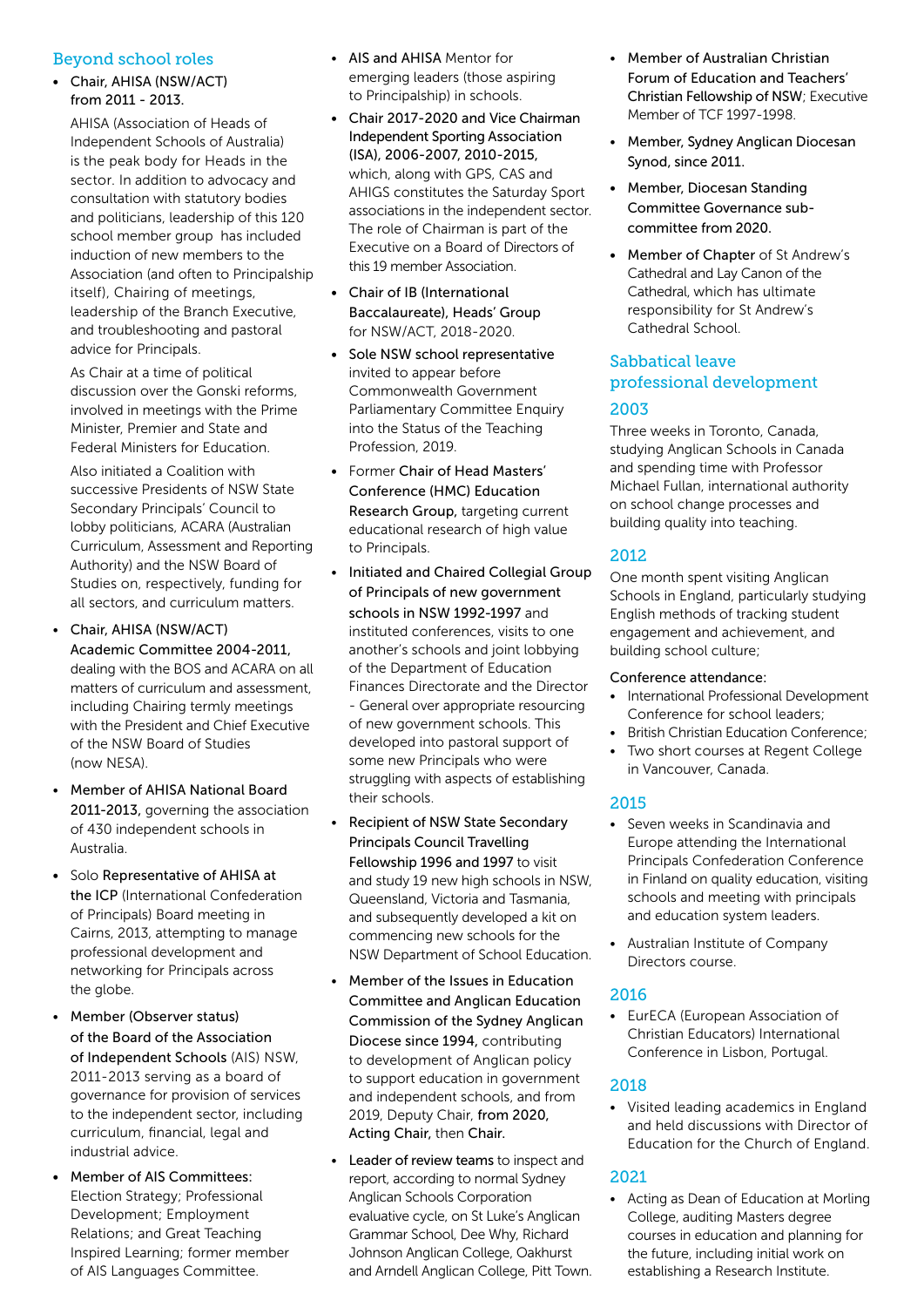• Serving as senior executive consultant at the Pacific Hills Christian Schools Excellence Centre, researching and writing for publication in the field of Christian education.

#### Academic qualifications and honours

BA DipEd (Sydney University), Diploma of Biblical Studies (Moore Theological College), Doctor of Education (University of Western Sydney).

Doctoral Thesis (2008) on the Role of Leadership in Developing New Schools, Academic Excellence, and School Culture and Ethos, and Christian Education.

Fellow of Australian College of Educators and the Australian Council for Educational Leaders. These are the ultimate honours for educators in Australia, from the peak professional bodies.

Winner of the Alan Laughlin Medal (2012) from the Sydney Branch of the Australian College of Educators, for school leadership.

Winner of the J.T. Laing Award for Principals' Leadership (2014) from the Principals Australia Institute.

Winner of Australian College of Educators Wyndham Medal (2018) for contribution to education in NSW (the first independent School Head to be recognised in the 25 year history of the Award).

#### Earlier career highlights

- Executive Member of History Teachers' Association of NSW (Metropolitan South-West).
- Member, Board of Secondary Studies (now NESA) Ancient History Syllabus Committee, 1981-1983.
- Liverpool Area Regional History Curriculum Committee Chair.
- Regional History Adviser to the approximately 50 schools in the Metropolitan South West Region.
- Part-time Board of Studies History Assessment Adviser, visiting schools to advise on assessment programmes.
- HSC Marker for Modern/Ancient History 1981-1988.
- Convenor of Metropolitan South West Leading Teachers' Cluster Group.
- 2005, nominated by the National Institute for Quality Teaching and School Leadership for a Principal's Excellence Award.

#### Summary of schools in brief:

49 years thus far in eight schools, initially as an English and History teacher, then as a Head of History in two government schools, as one of the first cohort of Leading Teachers (Deputy Principals

appointed through a merit selection process as change agents responsible for curriculum staff, development and community liaison), and then as Principal in four schools over the last 30 years.

Lurnea High School, Liverpool West, 1973-1979 (English and History Teacher)

Leumeah High School, Campbelltown, 1980 (English and History Teacher)

Busby High School, Liverpool West, 1981-1985 (Head Teacher History)

Macquarie Fields High School, Campbelltown, 1986-1988 (Head Teacher History)

Elderslie High School, Camden, 1989-1990 (Leading Teacher)

Thomas Reddall High School, Campbelltown, 1990-1997 (Principal)

St Paul's Grammar School, Penrith, 1997-2009 (Principal)

St Andrew's Cathedral School, Sydney, from 2010 (Head of School)

St Andrew's Cathedral Gawura School, (Indigenous), Sydney, from 2011 (Head of School)

- Married to Kate for 41 years (so far). Three adult children, all married, and so far seven grandchildren and one 'grand-dog'.
- Passions and hobbies: authentic Christian education, excellence in schooling, history, bushwalking, international politics, theology and jazz (John maintains the last part of Revelation 5 is a picture of Heaven as an eternal improvised jazz concert).
- Other Association Memberships: Church Missionary Society, Jazz Action Society (NSW), National Maritime Museum, Renault Car Club of Australia.

#### Publications



#### Books

- Collier, J., (2021), *Scandals, Skirmishes and Scallywags*, Bennetts Printing, NSW.
- Collier, J., (2021), The contribution of schools to forming a Christian identity in Miner, M., and Stevens, M., (eds.)

*Identifying as Christian in an alien public arena*, 1AP, Charlotte, NC.

- Collier, J., (2018), *Pupils, Pimples and Parents. Being a Prophetic Voice to the Community as Head of School,*  Bennetts Printing, NSW.
- Goodlet, K., Collier, J., and George, T., (eds.) (2017), *Better Learning*, St. Mark's National Theological Centre, ACT.
- Collier, J., (2017), The uncommitted and a school's Christian stance in Goodlet, K., Collier J., and George, T., (eds), *Better Learning. Trajectories for educators in Christian schools*. St. Mark's National Theological Centre, ACT.
- Collier, J., (2017), Finding an effective model of Christian proclamation in schools in Goodlet, K., Collier J., and George, T., (eds), *Better Learning. Trajectories for educators in Christian schools,* St. Mark's National Theological Centre, ACT.
- Goodlet K. and Collier J. (eds), (2014), *Teaching Well. Insights for Educators in Christian Schools,* Barton Books, ACT. As well as co-editing, contributed four pieces to the book, which was launched in late February 2014, but went into its fourth print-run in May, comprising around 4,000 copies so far. The book has been set as a text for 14 courses at Excelsia College (formerly, the Wesley Institute) in teacher training units, and is already in use in Tanzania, New Zealand, England, the USA, Malaysia, Norway, Denmark, Holland, France, Switzerland and Germany.
- Collier J. (2014), Our mission: transforming the lives of students, in Goodlet, K. and Collier, J., *Teaching Well. Insights for Educators in Christian Schools,* Barton Books, ACT.
- Collier J. (2014), Church and School, in Goodlet, K. and Collier, J., *Teaching Well. Insights for Educators in Christian Schools,* Barton Books, ACT.
- Collier J. (2014) The icing or the cake? Current research on the impact of schools with a Christian ethos, in Goodlet, K. and Collier, J., *Teaching Well. Insights for Educators in Christian Schools,* Barton Books, ACT.
- Collier J. (2012), Models of Christian Education in Frame, T. (ed), *Ministry in Anglican Schools: Principles and Practicalities,* Anglican Schools Australia, Barton Books, ACT.
- Worked with a small working party for two years on writing. Cairney, T., Cowling, B. and Jensen, M. (2011), *New Perspectives on Anglican Education,* Anglican Education Commission, Sydney. This book extensively quotes preparatory papers written by him as part of the book's development.